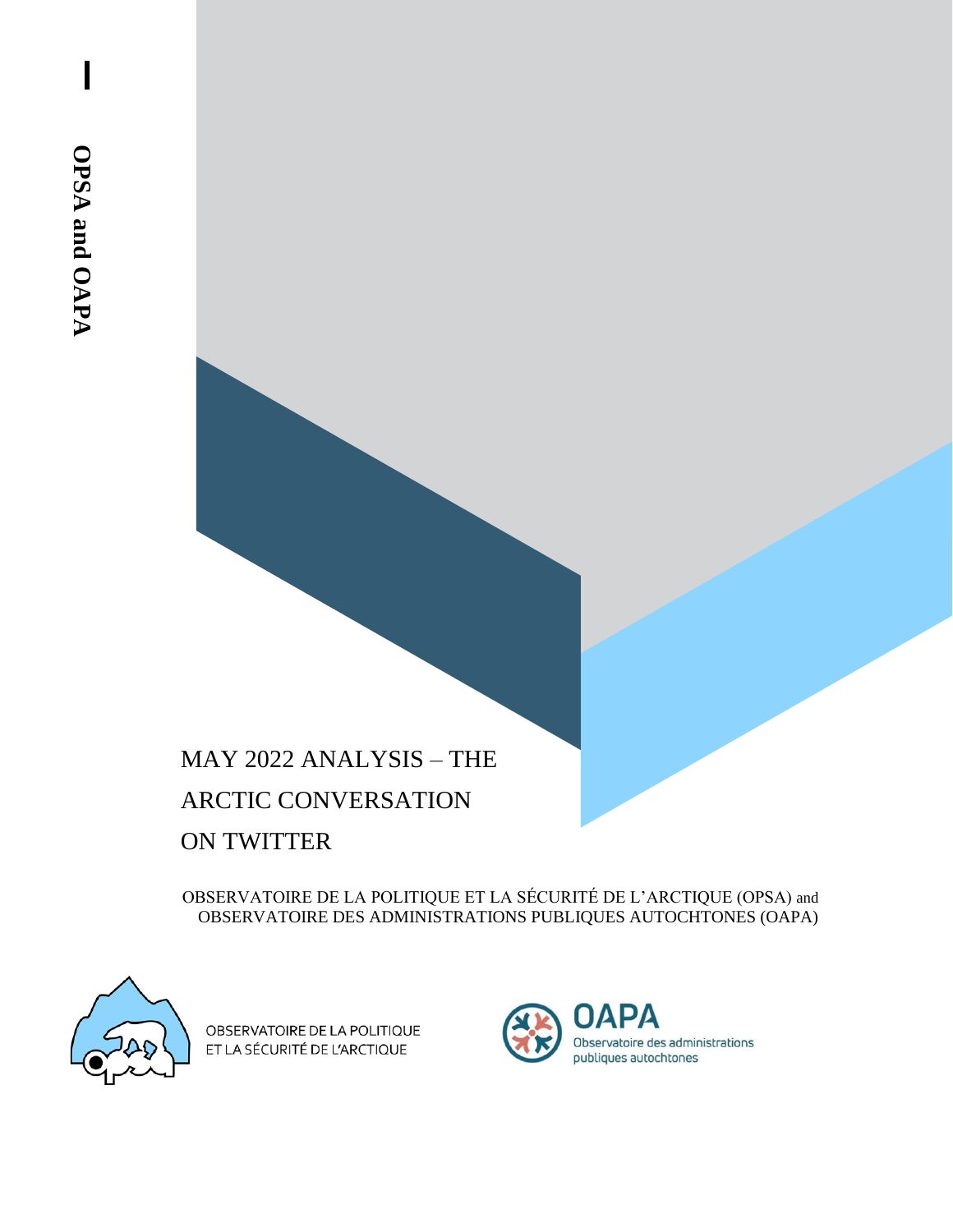## THE ARCTIC CONVERSATION ON TWITTER – MAY 2022

This report is under the license *Creative Commons* CC-BY-NC. This means that you must give appropriate credit, provide a link to the license, and indicate if changes were made. You may do so in any reasonable manner, but not in any way that suggests the licensor endorses you or your use. You may not use the material for commercial purposes.

OPSA and OAPA would like to acknowledge the financial support of the Ministère des Relations internationales et de la Francophonie of the Government of Quebec and the Department of National Defence through its MINDS program.

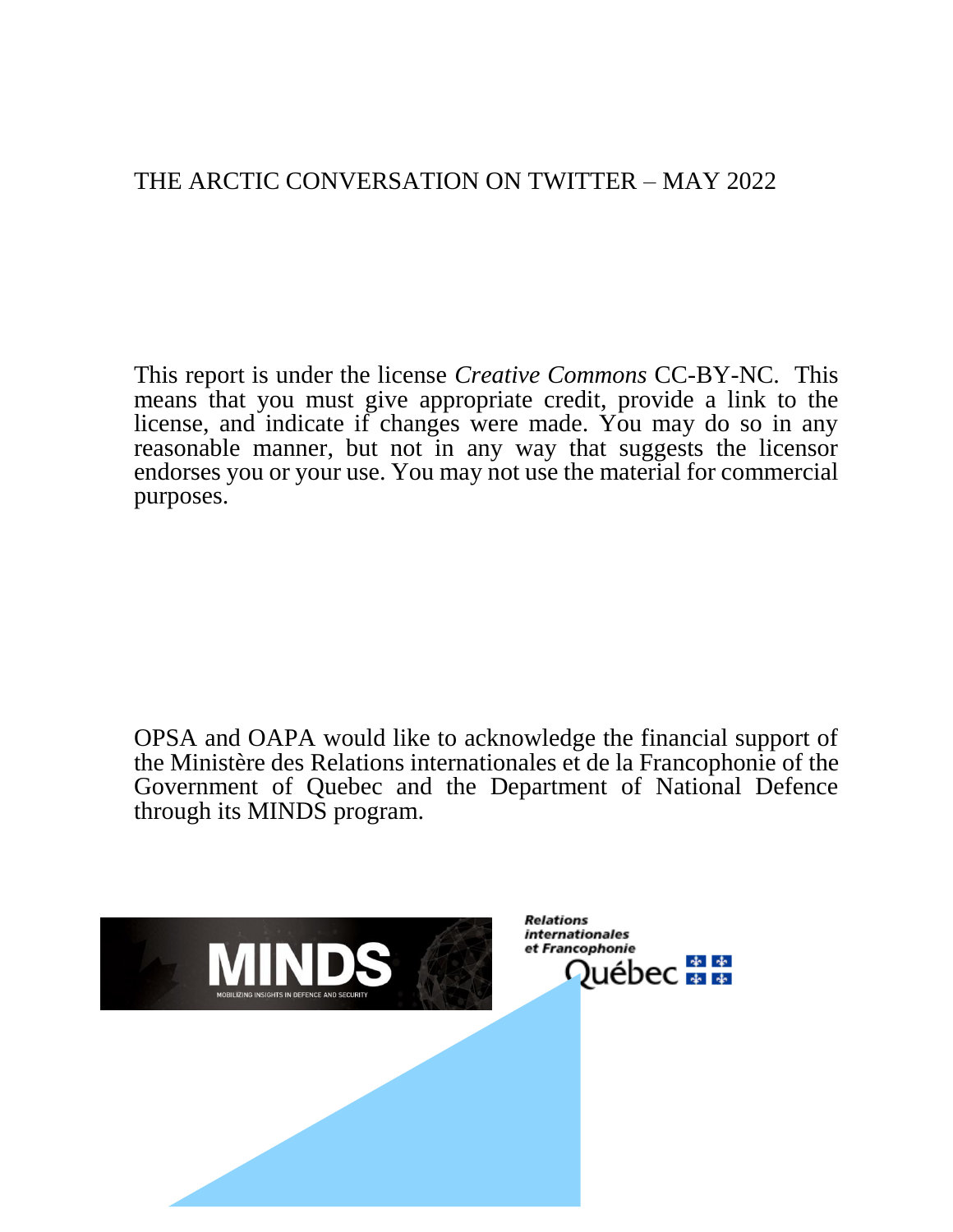## **MAY 2022 ANALYSIS – THE ARCTIC CONVERSATION ON TWITTER**

*Team members:*  Mathieu Landriault (Adjunct professor, École nationale d'administration publique) Jean-François Savard (Associate professor, ÉNAP) Isabelle Caron (Assistant professor, Dalhousie University) Alexandre Millette (Doctoral candidate, ÉNAP) Julie Renaud (Master's candidate, UQAM)

This analysis studied how the Arctic region was talked about on Twitter during the month of May 2022. The intensity and nature of coverage will be put in perspective to capture trends since February 2022.

**NUMBER OF ARCTIC MENTIONS**: The number of mentions of our 5 keywords remained relatively stable in the first half of May but peaked on May 12, as users pondered about the consequences of the application of Finland and Sweden to join NATO. Attention for the Arctic Council remained stable in May: interest about the forum increased in the second half of May, right after talks of NATO Nordic expansion. The keywords Inuk / Inuit and Sami(s) / Saami(s) also surged at the end of the month. This discussion was stimulated by the release of reports on climate change and debates on energy projects.



Figure 1: number of mentions of "Arctic", "Inuit" and "Inuk", "Saami" and "Sami", "Greenland", and "Arctic Council" on Twitter from February to May 2022.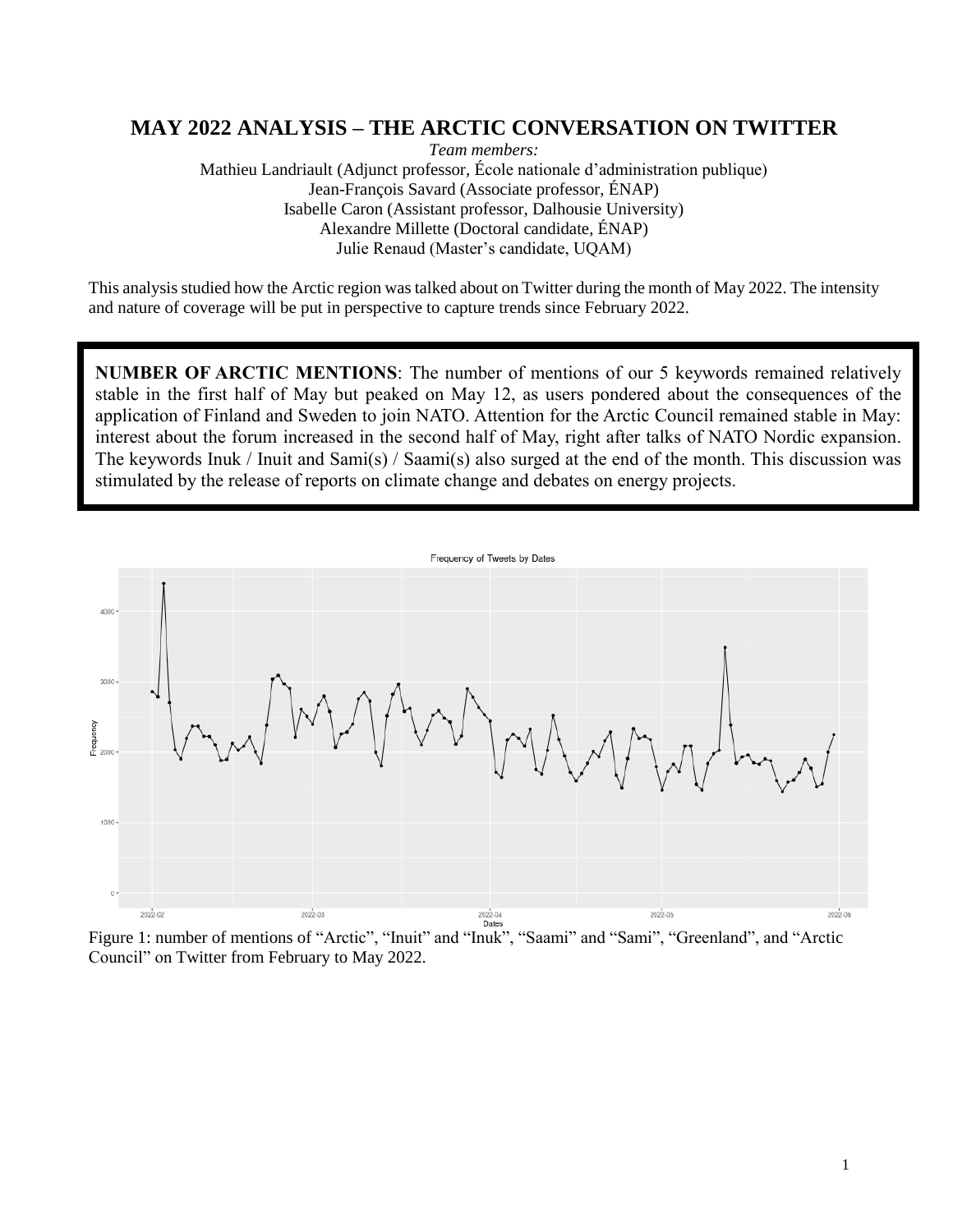**SENTIMENT ANALYSIS:** An increase in the number of tweets using negative terms was detected on May 12, correlated with discussions around Sweden/Finland NATO accession. These more negative tweets were also increasing in the second half of May 2022, especially at the end of the month (figure 2) while the positive tweets were decreasing (figure 3). This increase in negativity was observable for the general term "Arctic" and "Arctic Council" but also on Inuit issues. In the case of Inuit, the use of a hurtful slur to refer to the Inuit, used in the popular Netflix series *Stranger Things* can explained the heightened negativity. All in all however, there were more positive tweets than negative ones.



Figure 2: number of negative tweets from February to May 2022.



Figure 3: number of negative tweets from February to May 2022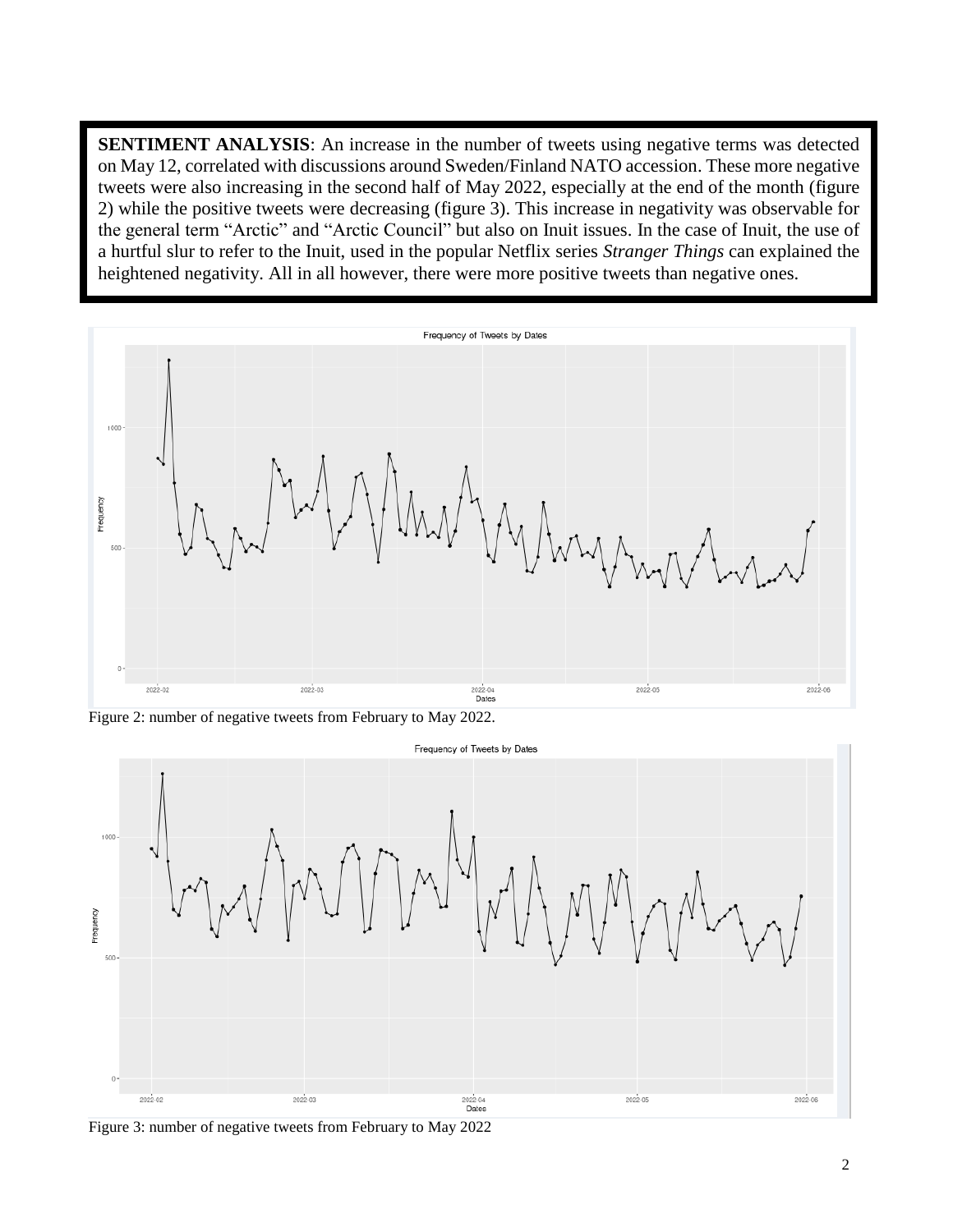**STORIES AND THEMES**: Climate issues were present in the Arctic conversation in May 2022. Climate change was discussed by users, particularly with respect to food, methane emissions, melting ice, threats to species, and global warming. The discovery of plastic inside the belly of and the publication of studies related to pollution due to energy extraction and shipping projects in the Arctic have been key stories for many users about the need for action on climate change. As can be seen by observing the co-occurrence of hashtags (Figure 4) and the co-occurrence of words (Figure 5), Inuit issues, Canada and Canadian politics were discussed in relation to Nunavut independence and the Baffinland mining project.

Looking at hashtags (figure 4), the Russian invasion of Ukraine and the applications for NATO membership of Finland and Sweden greatly colored the Arctic conversation. This idea can be observed on both figures when "Russian" was associated with "Finland", "Sweden" and "NATO". The combination of this issue with words of the energy lexical field also suggests debates about energy dependence have had an impact on the Arctic discussion.



Figure 4: co-occurrences of hashtags in May 2022.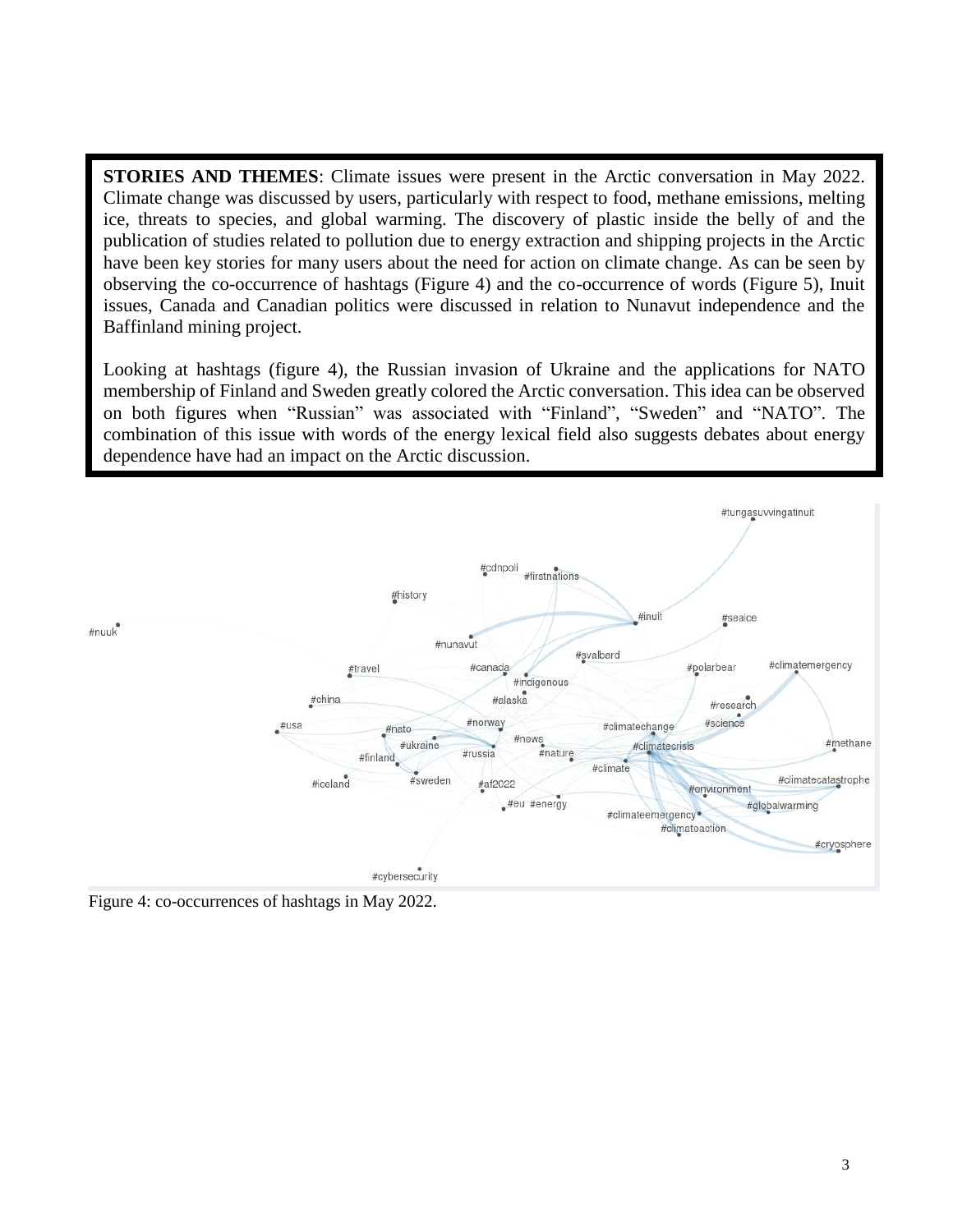

Figure 5: co-occurrences of words in May 2022.

## **TWEETS MOST RETWEETED BY USERS – TOP 10, MAY 2022**

| 1. Picture comparing the same place in the Arctic in 1919 and 2022            |
|-------------------------------------------------------------------------------|
| 2. Message denouncing Trump's term, including the Greenland purchase incident |
| 3. Lesson on meaning of Inuit/Inuk                                            |
| 4. Message denouncing Trump's term, including the Greenland purchase incident |
| 5. Message supporting Sweden and Finland candidacies to NATO                  |
| 6. Indian government reporting on positive meeting with Norwegian government  |
| 7. Picture showing Arctic inhabitants with locally-produced snow goggles      |
| 8. Message denouncing Trump's term, including the Greenland purchase incident |
| 9. Post of a climate change denier saying Arctic ice is "hardly disappearing" |
| 10. Picture showing Arctic inhabitants with locally-produced snow goggles     |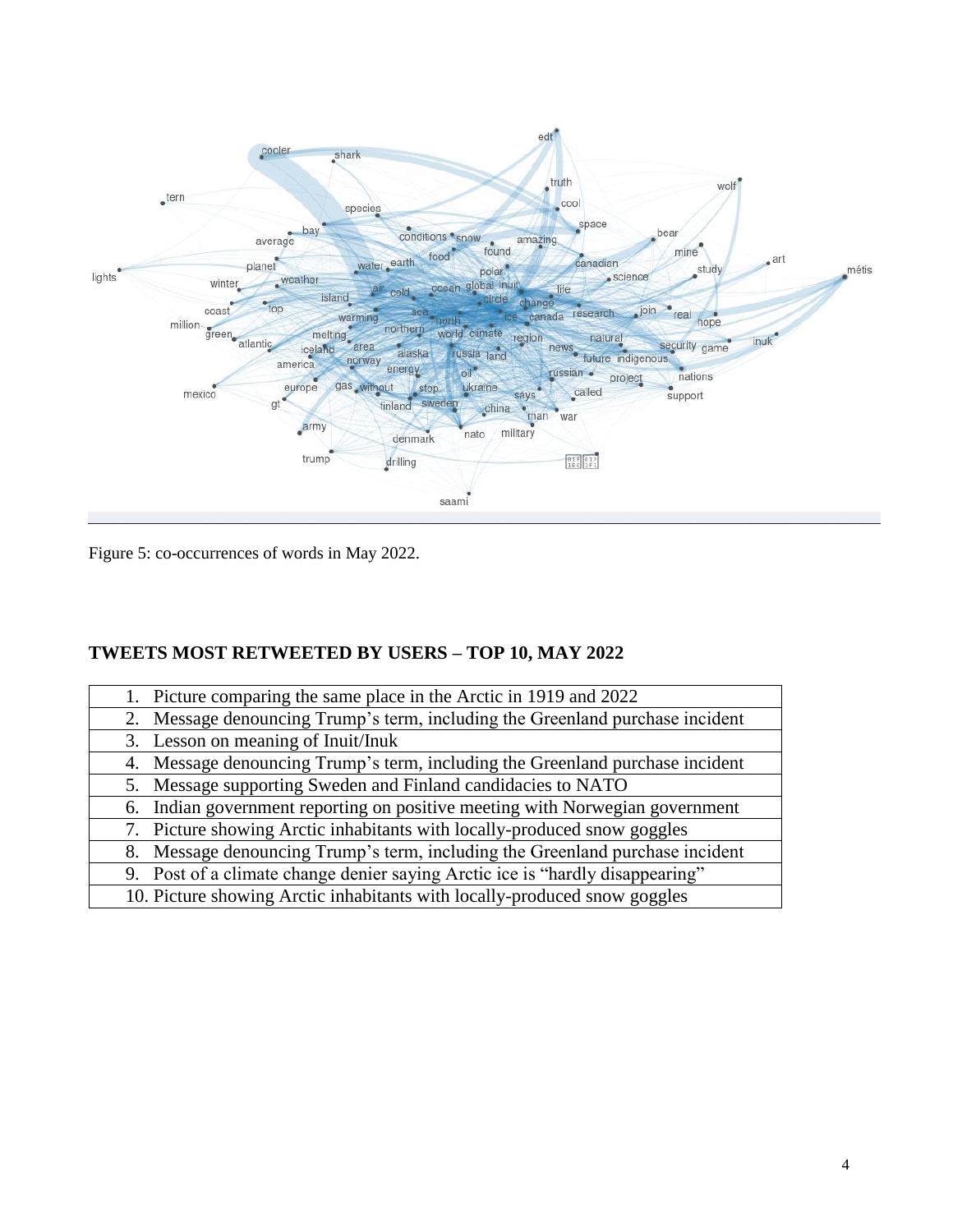#### **DISINFORMATION RATE THIS MONTH**: **6%**

**FOCUS OF DISINFORMATION**: the number of messages spreading false information has increased in May 2022 compared to February, March and April. Although, it must be stressed that the number remained relatively low and there were more tweets relaying correct information.

85% of disinformation was concentrated on downplaying the extent of global warming and claiming that climate change is a hoax pushed by "globalists" and "alarmists" or not real. This was performed through a mix of cherry-picking data, presenting maps and graphs out of context and proper explanation, and sharing links to dubious websites. Additionally, two tweets presented Sweden and Finland desire to join NATO as forced or coerced by the United States to do so.



Figure 6: number of tweets spreading disinformation among the 500 tweets most retweeted per month.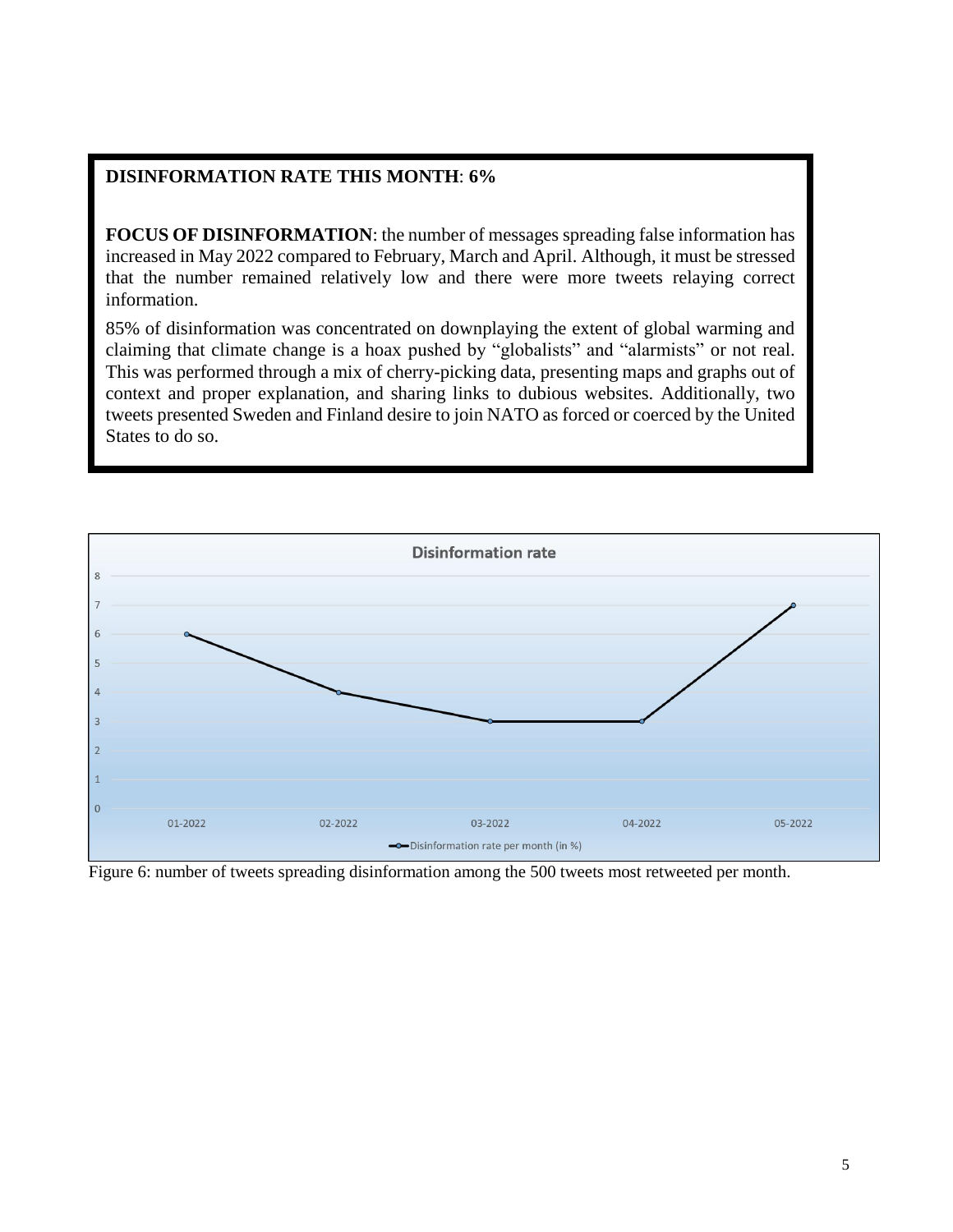### **NOTES**

We have collected tweets posted on Twitter from January 2022 to the present, updating the dataset every month. Seven keywords are tracked to analyse the nature and intensity of the Arctic conversation on Twitter: "Arctic", "Inuit" and "Inuk", "Saami" and "Sami", "Greenland", and "Arctic Council".

We then proceeded to remove terms that used these words while not being related to the Arctic region. For more information about the data collection and the packages used to extract data, please consult our open-accessed, interactive database at the following: [https://labovirtuel.enap.ca/shiny/demo\\_arctic/en/](https://labovirtuel.enap.ca/shiny/demo_arctic/en/)

The disinformation rate on page 5 is calculated by analysing the 500 tweets most retweeted in a month containing our keywords. The disinformation rate is the number of posts promoting disinformation divided by 500.